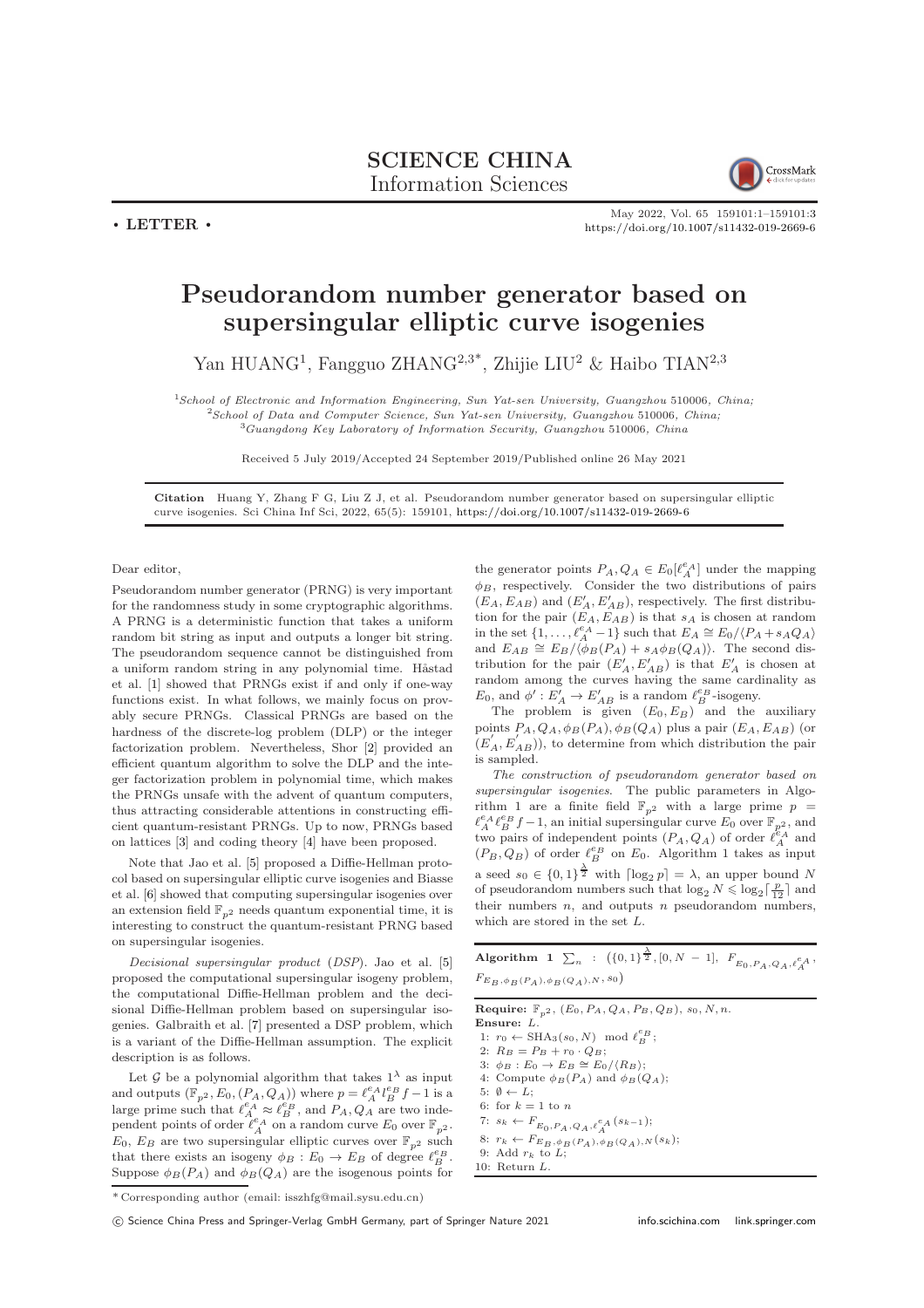The standard SHA3 algorithm in Step 1 takes as input  $s_0$  and the modulus N, and outputs a secret value  $r_0$ . Steps 2 and 3 compute a kernel generated point  $R_B$  and an  $\ell_B^{e_B}$ -isogeny  $\phi_B$  which corresponds to the kernel  $\langle R_B \rangle$ . Step 4 evaluates two points  $P_A$  and  $Q_A$  under the isogeny  $\phi_B$ . Steps 1–4 can be precomputed, because these steps are not included in the iterative process described in Steps 6– 9. Furthermore,  $E_B$ ,  $\phi_B(P_A)$  and  $\phi_B(Q_A)$  are only used as the fixed parameters of function  $F_{\underline{E}_B, \phi_B(P_A), \phi_B(Q_A), N}(s_k)$ in Step 8. Step 5 creates a set  $L$  storing pseudorandom numbers. Steps 6–9 first iteratively generate each internal state  $s_k$  by the function  $F_{E_0, P_A, Q_A, \ell_A^{\varepsilon_A}(s_{k-1})}$ , and compute each pseudorandom number  $r_k$  by the function  $F_{E_B,\phi_B(P_A),\phi_B(Q_A),N}(s_k)$ , and then add it into the set L. The function  $F_{E_0, P_A, Q_A, \ell_A^e}$  ( $s_{k-1}$ ) is defined by taking as input an internal state  $s_{k-1}$  and public parameters  $E_0$ ,  $P_A$ ,  $Q_A$ ,  $\ell_A^{e_A}$ , computing the kernel generated point  $R_A = P_A + s_{k-1}$  ·  $Q_A$  and the isogeny  $\phi_A : E_0 \rightarrow E_A$ which corresponds to the kernel  $\langle R_A \rangle$ , and then outputting  $s_k$  such that  $s_k = a' || b' \mod \ell_A^{\epsilon_A}$  where  $j(E_A) = a' + b' \cdot i$ . The computation of function  $F_{E_B,\phi_B(P_A),\phi_B(Q_A),N}(s_k)$  is similar to that of  $F_{E_0, P_A, Q_A, \ell_A^e}$  ( $s_{k-1}$ ). The difference is that the function  $F_{E_0, P_A, Q_A, \ell_A^{e_A}}(s_k)$  is used to change the internal state while the function  $F_{E_B, \phi_B(P_A), \phi_B(Q_A), N}(s_k)$ is used to generate pseudo-random numbers (thus we can also call it output function). Both of them are based on computational supersingular elliptic curve isogenies problem which lays the security foundation of the PRNG  $\sum_n$ . Nevertheless, the security of the PRNG can be based on the weaker assumption, i.e., the DSP assumption, which will be proved later.

**Remark 1.** Note that the assumption  $\log_2 N \leq \log_2 \lceil \frac{p}{12} \rceil$ above is necessary, which can ensure that these numbers represented j-invariants with length of  $2 \log_2 p$  bits, are approximately uniformly distributed in the set  $\{0, \ldots, N-1\}$ under the action of modulo N, because there are about  $\log_2\left[\frac{p}{12}\right]$  supersingular *j*-invariants over  $\mathbb{F}_{p^2}$ . On the condition of  $\log_2 N > \log_2 \left\lceil \frac{p}{2} \right\rceil$ , there might be some numbers<br>in the set  $\{0, \ldots, N-1\}$  that have no corresponding jinvariants mapping to themselves under the action of modulo N. Upon  $\log_2 N \geq 2 \log_2 p$ , our PRNG is easily broken by the adversary distinguishing the random numbers generated by the scheme  $\sum_n$  from those chosen randomly in the set  $\{0, \ldots, N-1\}$  by the supersingularity.

Indistinguishability. For the convenience of the proof of the scheme  $\sum_n$  :  $(\{0,1\}^{\frac{\lambda}{2}}, [0, N-1], F_{E_0, P_A, Q_A, \ell_A^{\ell_A}},$  $F_{E_B, \phi_B(P_A), \phi_B(Q_A), N},$  we first consider the subscheme  $\Pi_n$  of  $\sum_n$  that outputs random supersingular curves, namely,

$$
\Pi_n: (\{0,1\}^{\frac{\lambda}{2}}, [0, N-1], F_{E_0, P_A, Q_A, \ell_A^{\varepsilon_A}},
$$
  

$$
G_{E_B, \phi_B(P_A), \phi_B(Q_A), s_0),
$$

where the output function  $G_{E_B,\phi_B(P_A),\phi_B(Q_A)}$  can be defined by computing  $R_{ABk} = \phi_B(P_A) + s_k \phi_B(Q_A)$ ,  $\phi_{ABk}$ :  $E_B \rightarrow E_{ABk} \cong E_B/\langle R_{ABk} \rangle$ , and  $r_k = E_{ABk}$ , for  $k =$ 1, ..., *n*. We first consider the indistinguishability of  $\Pi_n$ , then show the indistinguishability of  $\Sigma_n$ .

Theorem 1. If there exists a polynomial time algorithm that distinguishes the output of  $\Pi_n$  from the sequence which is generated by choosing  $n$  random curves with the same cardinality as the initial curve in  $\Pi_n$  and computing random  $l_B^{e_B}$  -isogenies with the advantage of  $\varepsilon,$  then the DSP problem can be solved in polynomial time with the advantage of  $\frac{\varepsilon}{n}$ .

*Proof.* Denote the sequence  $Z_0 = (E_{AB1,0}^*, \ldots, E_{ABn,0}^*)$ which is generated by choosing  $n$  random curves with the same cardinality as the initial curve in  $\Pi_n$  and computing random  $l_B^{e_B}$ -isogenies, and the sequence  $Z_n$  =  $(E_{AB1,1}^*, \ldots, E_{ABn,1}^*)$  which is generated by  $\Pi_n$ . If there exists a polynomial time algorithm  $D$  that distinguishes  $Z_n$ from  $Z_0$  with the advantage of  $\varepsilon$ , that is,

$$
|\Pr[\mathcal{D}(Z_0) = 1] - \Pr[\mathcal{D}(Z_n) = 1]| \geq \varepsilon.
$$

Owing to the classical hybrid argument as in [\[8\]](#page-2-8),

$$
|\Pr[\mathcal{D}(Z_k) = 1] - \Pr[\mathcal{D}(Z_{k+1}) = 1]| \ge \frac{\varepsilon}{n},
$$

where  $Z_k = (E_{AB1,0}^*, \ldots, E_{AB(k-1),0}^*, E_{ABk,1}^*,$  $E_{AB(k+1),1}^*$ , ...,  $E_{ABn,1}^*$  and  $Z_{k+1} = (E_{AB1,0}^*$ , ...,  $E_{AB(k-1),0}^*$ ,  $E_{ABk,0}^*$ ,  $E_{AB(k+1),1}^*$ , ...,  $E_{ABn,1}^*$ ). The probability is taken not only over internal coin flips of  $D$  but also over the choice of k.

Now, we show how to solve the DSP problem using the distinguisher  $D$  as the building block. Let  $((E_0, E_B^*), (P_A, Q_A, \phi_B^*(P_A), \phi_B^*(Q_A)), (E_A^*, E_{AB,b}^*))$  be a DSP instance. The distribution of the pair  $(E_A^*, E_{AB,1}^*)$  is that  $s_A$  is chosen by computing the *j*-invariant  $j(E) = a + bi$ of a random supersingular curve  $E$  and performing the modular operation  $s_A = a||b \mod \ell_A^{e_A}$  such that  $E_A^* \cong$  $E_0 / \langle P_A + s_A Q_A \rangle$  and  $E_{AB,1}^* \cong E_B^* / \langle \phi_B^* (P_A) + s_A \phi_B^* (\hat{Q}_A) \rangle$ .<br>The distribution of the pair  $(E_A^*, E_{AB,0}^*)$  is that  $E_A^*$  is chosen at random among the curves having the same cardinality as  $E_0$ , and  $E_{AB,0}^*$  is a random  $\ell_B^{e_B}$ -isogeny curve. A solver for the DSP problem decides from which distribution the pair  $(E_A^*, E_{AB,b}^*)$  is sampled as Algorithm 2.

Algorithm 2 is given  $((E_0, E_B^*), (P_A, Q_A, \phi_B^*(P_A)),$  $\phi^*_{B}(Q_A)), (E^*_{A}, E^*_{AB,b})$  as input.

Algorithm 2

- 1: Select  $k \leftarrow \{1, \ldots, n\};$
- 2: Select random curves  $E_{AB1,0}^*$ , ...,  $E_{AB(k-1),0}^*$  as the way above;
- 3: Set  $s_k \leftarrow a_k \parallel b_k \mod \ell_A^{e_A}$  such that  $j(E_A^*) = a_k + b_k \cdot i$ ;<br>4: for  $t = k + 1$  to n do
- 
- 5: Set  $s_t \leftarrow F_{E_0, P_A, Q_A, \ell_A^e} (s_{t-1});$
- 6: Set  $E_{ABt,1}^* \leftarrow G_{E_B,\phi_B(P_A),\phi_B(Q_A)}^{(0,1)}(s_t);$
- 7: end for
- 8: Set  $Z \leftarrow (E_{AB1,0}^*, \ldots, E_{AB(k-1),0}^*, E_{AB,b}^*,$ <br>  $E_{AB(k+1),1}^*, E_{AB(k+2),1}^*, \ldots, E_{AB,n,1}^*);$ 9: Return  $D(Z)$ .

If there exists  $s_A$  such that  $E_A^* \cong E_0 / \langle P_A + s_A Q_A \rangle$ and  $E_{AB,b}^* \cong E_B^*/\langle \phi_B^*(P_A) + s_A \phi_B^*(Q_A) \rangle$  then  $b = 1$ , and  $E_{AB,1}^* = E_{ABk,1}^*$ , so Z is distributed as  $Z_k$ . Otherwise, if  $E_A^*$  is chosen at random among the curves having the same cardinality as  $E_0$ , and  $E_{AB,b}^*$  is a random  $\ell_B^{e_B}$ -isogeny curve, then  $b = 0$ , and  $E_{AB,0}^* = E_{ABk,0}^*$ , so Z is distributed as  $Z_{k+1}$ . Therefore, the above algorithm solves the DSP problem in polynomial time with the advantage of  $\frac{\varepsilon}{n}$ .

We have proved that the scheme  $\Pi_n$  has the property of indistinguishability. The scheme  $\sum_n$  that translates every output curve  $E_{ABt,1}$  into a random number  $r_t \in \{0, \ldots, N-1\}$ 1} by computing  $j(E_{ABt,1}) = a_t + b_t \cdot i$ ,  $R_t = a_t || b_t$ , and  $r_t = R_t \mod N$  for  $t \in \{1, ..., n\}$  also has the property. Because  $\log_2 N \leq \log_2 \lceil \frac{p}{12} \rceil \leq \log_2 \lceil R_t \rceil$ , it follows that  $r_t$  is approximately random in the set  $\{0, \ldots, N-1\}$ . Hence, the scheme  $\sum_n$  has the property of indistinguishability.